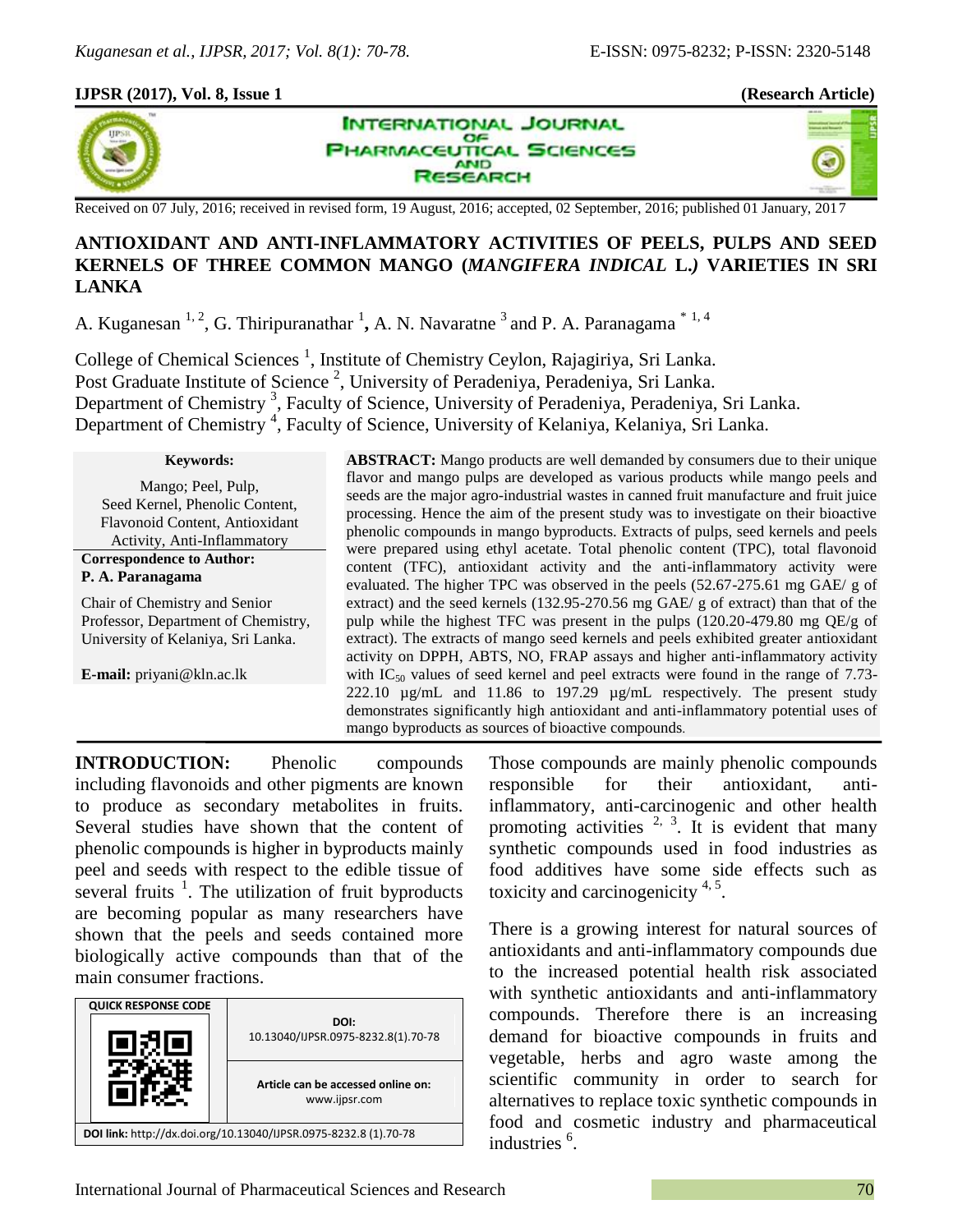Mango is one of the important tropical, seasonal fruits in the world with excellent exotic flavors and health promoting activities. Mango fruits are rich source of phenolic compounds, ascorbic acid, carotenoids, exhibit good antioxidant and antiproliferating activity  $1, 7, 8$ . It is reported that mango is produced commercially in more than 87 countries <sup>9</sup> . Asia is the main mango fruit producer in the world with 76.9 % of the total world production <sup>10</sup>. Mango is one of the most cultivated fruits in Sri Lanka and a considerable amount of foreign exchange is earned by exporting raw and processed mango products due to strong aroma, intense peel coloration, delicious taste and high nutritional value  $10$ .

Presently in Sri Lanka, mangoes have been cultivated in about 26,000 ha of the whole land area and total mango production is around 96,500 tons per annum  $^{10}$  and there are wide ranges of mango cultivation in Sri Lanka. Fruits of different varieties have their own characteristic flavor and taste. According to the data available in Department of Agriculture, 10 types of mango varieties are commonly grownin Sri Lanka. They are Karuthacolomban, Willard, Vellaicolomban, Ambalavi, Chembatan, Malwana, Bettiamba, Giraamba, Peterpras and Dampara. Among those varieties, Karuthacolomban, Willard, Vellaicolomban, Ambalavi and Malwana mangoes are native to Sri Lanka. Mangoes are grown on

three different agro-ecological region; dry zone, wet zone and intermediate zone. Dry zone mangoes have unique color, flavor, taste and aroma which attain high consumer demand.

Mangoes are commonly available during period from October to December and April to July in Sri Lanka. Mango fruits are processed for various products such as puree, nectar, leather, pickles, icecream and canned slices. Peels and seeds are major agro-industrial waste during mango processing manufacture and at present they are discarded and cause negative impact on the environment. The major objective of this study was to investigate bioactivity of ethyl acetate extracts of mango seed kernels and peels obtained from Karuthacolomban, Willard and Vellaicolomban against antioxidant and anti-inflammatory activities and compared those values with that of mango pulps.

# **MATERIALS AND METHODS: Plant material:**

Three mango (*Mangifera indica* L*.*) varieties, Willard (**Fig. 1**), Karuthacolomban (**Fig. 2**) and Vellaicolomban (**Fig. 3**) were selected and collected from Jaffna district in Sri Lanka during April to July, 2015. Mango fruits were harvested at maturity stage and kept two to three days to ripe at room temperature. Mangoes were selected according to color and free of physical defects in a maturity stage (**Table 1**).



#### **TABLE 1: PHYSICAL PROPERTIES OF WILLARD, KARUTHACOLOMBAN AND VELLAIOLOMBAN MANGO VERITIES**

| <b>Physicochemical</b> | Willard          | Karuhacolomban | Vellaicolomban  |
|------------------------|------------------|----------------|-----------------|
| <b>Properties</b>      |                  |                |                 |
| Firmness $(N)$         | $12.25 \pm 1.29$ | 12.50±1.91     | $8.79 \pm 2.64$ |
| pH                     | $4.54 + 0.27$    | $4.57+0.01$    | $4.08 + 0.57$   |

All data are presented as mean± SD of the three replicates

**Sample preparation:** All fruits were washed with distilled water and air dried at room temperature. Peels and seed kernels of ripe mangoes were

removed from the fruits manually. Pulp was cut into small cubes and seeds were dried at room temperature in order to obtain kernel from the seed.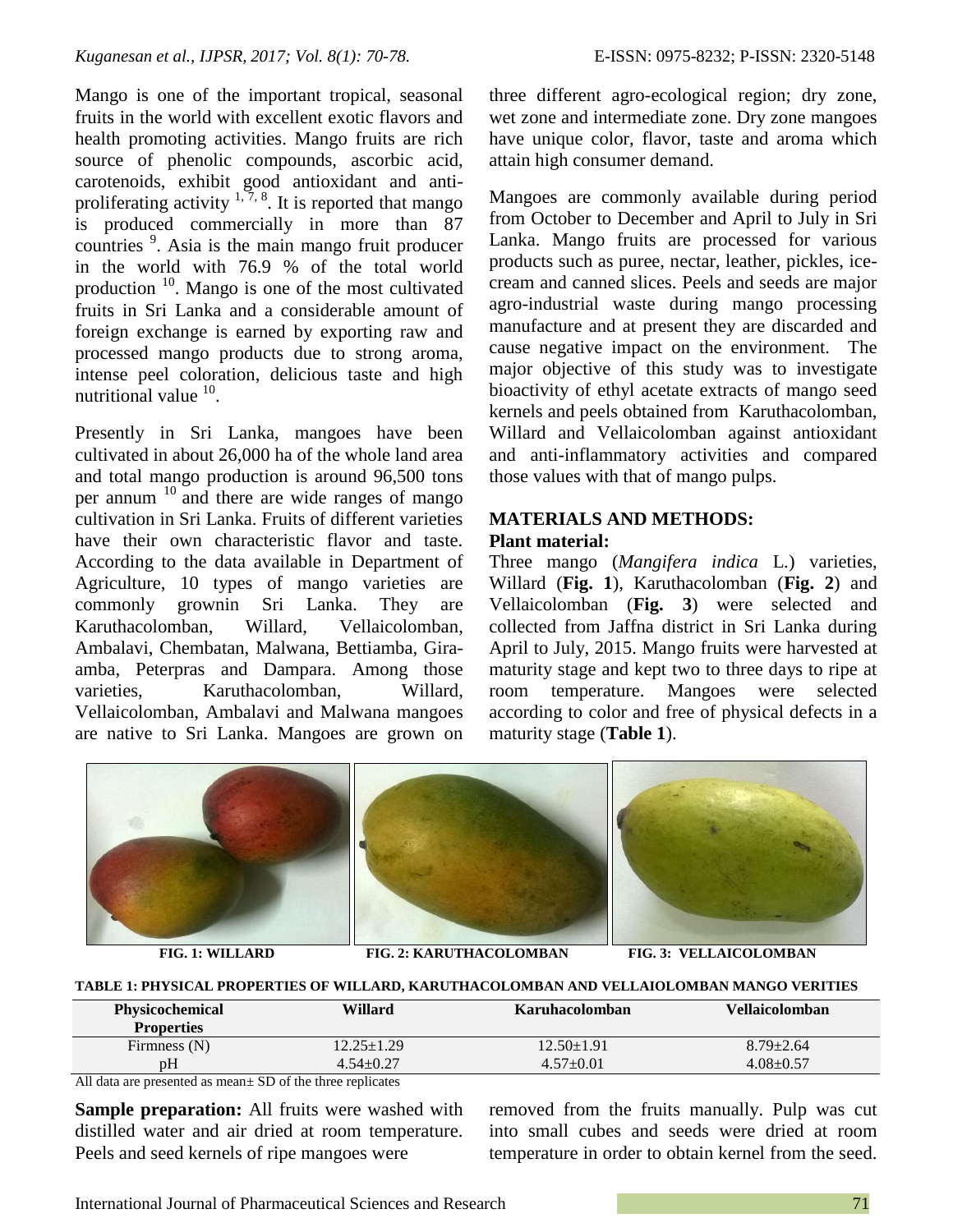Byproducts (peel and seed kernel) and pulp were used for the extraction of phenolic compounds separately.

Ethyl acetate (250 mL) was used to prepare extracts of pulp (100 g), peel (150 g) and seed kernel (150 g) separately to obtain secondary metabolites. The solvent was evaporated under reduce pressure using a rotary evaporator (RV 8V IKA –werke GmbH - Germany) at  $40^{\circ}$ C and the semisolids obtained were carefully transferred into small vials. The remaining solvent in each vial was evaporated by passing nitrogen gas.

## **Determination of Total phenolic content (TPC)**:

The total phenolic content of extracts of peel, pulp and seed kernel of three mango varieties were determined by Folin Ciocalteu method with slight modification<sup>5</sup>. The test mango sample  $(0.5 \text{ mL})$  was mixed with 0.5 mL of Folin-Ciocalteu reagent (1: 1). After 5 min,  $0.5$  mL Na<sub>2</sub>CO<sub>3</sub> (6% w/v) followed by 2.0 mL of distilled water was added to the mixture. The mixture was kept in dark for 60 min, after which its absorbance was read at 765 nm. A gallic acid (GA) standard curve  $(R^2 = 0.99)$  was used to measure the phenolic content and total phenolic content was express as mg GAE / g of dry weight of extract.

## **Determination of Total flavonoid content (TFC):**

The flavonoid content was measured by the aluminum chloride colorimetry assay<sup>11</sup>. Calibration curve was constructed using Quercetine (QE) standard and total flavonoid content was express as mg QE/g of dry weight of extract.

# *In vitro* **antioxidant activity:**

**DPPH free radical scavenging assay:** This assay is based on the measurement of the scavenging ability of antioxidants towards the stable radical DPPH*•* <sup>5</sup> *.* A dilution series of each extract was (0.001-0.03 mg/mL) prepared. DPPH reagent prepared in methanol (5 mg/100 mL, 2.0 mL) was added to each test sample (1.5 mL) and mixed with 0.5 mL of methanol. The mixture was allowed to stand for 10 min in the dark and absorbance was measured at 517 nm. L- Ascorbic acid, BHT and Trolax were used as reference standards. The capacity to scavenge DPPH radical was calculated by following equation 1:

Scavenging activity  $(\% ) = [1-(A<sub>s</sub>/A<sub>0</sub>)] \times 100$ 

Where  $A_0$  is absorbance of the control and  $As$  is the absorbance in presence of extracts or standard. The results were plotted as the % of scavenging activity against concentration of the sample and scavenging activity express in  $IC_{50}$ .

**ABTS radical scavenging assay:** This assay is based on the ability of the antioxidants to scavenge the blue-green ABTS*•+*radical compared to the scavenging ability <sup>12</sup>. The ABTS<sup>\*+</sup> radical was produced by the reaction between 1.8 mM ABTS and 0.63 mM  $K_2S_2O_8$  solution, stored in the dark at room temperature for 16 hrs. Before measure the absorbance of the test fruit samples, the ABTS*•+* solution was diluted with methanol to obtain the absorbance of 0.900±0.020. The test fruit extracts (50 µL) or standards (L- Ascorbic acid, BHT and Trolax) were allowed to react with 950 µL of the  $ABTS^+$  solution. Absorbance was taken after 6 min at 734 nm. Scavenging activity of  $ABTS^+$  was calculated using equation 1. The percentage of scavenging activity was plotted against the concentration of extracts and scavenging activity express in  $IC_{50}$ .

**Nitric oxide radical (NO. ) scavenging assay:**  Nitric oxide scavenging activity was measured using the modified method  $15$ . Sodium nitroprusside (SNP, 5 mM) in phosphate buffer saline (PBS) was mixed with different concentration of extracts and incubated at 25˚C for 30 min. After incubation the sample from the above were reacted with Griess reagent a (0.33% sulphonic acid in 20% glacial acetic acid). After 5 min Griess reagent B (0.1% w/v naphthyl ethylenediaminedichloride) was mixed with test sample. The absorbance of the pink chromphore formed during the diazation of nitrite with sulphanilamide and subsequent coupling with naphthyl ethylenediaminedichloride was read at 546 nm. L-Ascorbic acid, BHT and trolax were used as positive control. The percentage of scavenging activity of NO for each extract and standard L- Ascorbic acid BHT and Trolax were calculated according to equation 1.

**Ferric ion reducing power assay (FRAP):** FRAP was conducted using the method  $16$ . Phosphate buffer pH 6.6 and potassium ferricyanide  $(1\%, w/v)$ was added to the sample. The reaction mixture was incubated in water bath at 50˚C for 20 min. Reaction mixture was rapidly cooled and trichloro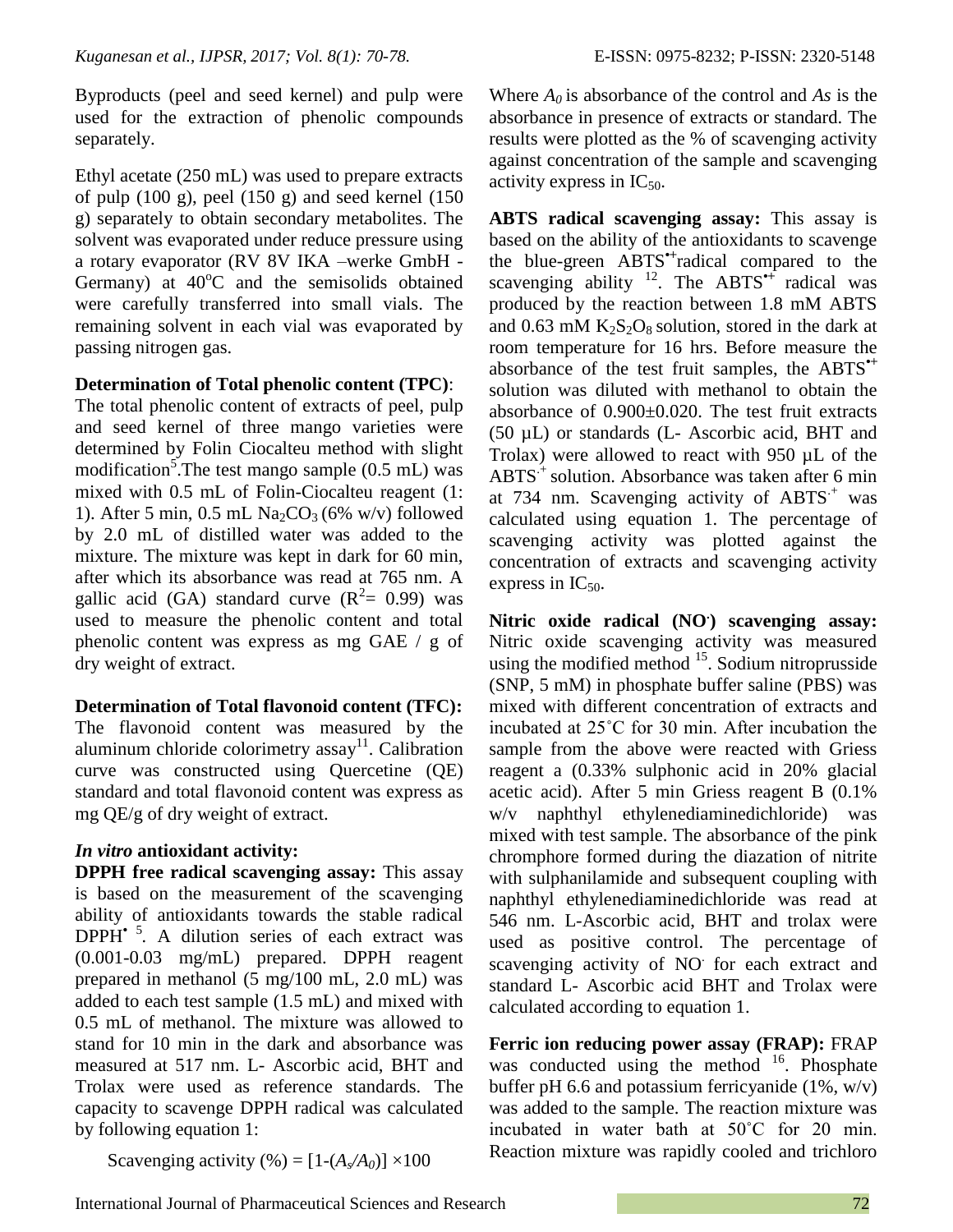acidic acid (10 %,  $w/v$ ) was added to stop the reaction and 1 % ferric chloride solution was added. The mixture was allowed to stand for 20 min and absorbance was measured at 700 nm. L-Ascorbic acid, BHT and Trolax were used as the standard.

## **Anti-inflammatory assay:**

**Human Red Blood Cell (HRBC) Membrane stabilization assay:** The blood was collected from healthy human volunteer who had not taken any anti-inflammatory drugs for 2 weeks prior to the experiment and transferred to the heparinized centrifuge tubes and centrifuged at 3,000 rpm. The blood was washed three times with equal volume of normal saline and reconstituted as 10 % v/v suspension with normal saline. The reaction mixture was prepared with 1.0 mL of test solution and 0.1 mL of 10 % RBC suspension. Aspirin was used as standard. All the centrifuge tubes containing reaction mixtures were incubated in a water bath at  $56^{\circ}$ C for 30 minutes and the tubes were cooled. The reaction mixture was centrifuged at 3000 rpm for 10 minutes and the absorbance of the supernatants was measured at 540 nm using UV-Visible spectrophotometer<sup>15</sup>. The percentage inhibition of hemolysis was calculated using the equation 2 given below.

Inhibition of hemolysis (%) =  $[1-(A_t/A_c)] \times 100$ 

Where,  $A_t$  is absorbance at 540 nm of the control and *Ac* is the absorbance in presence of extracts or standard. The percentage stability versus test concentrations was plotted in order to compare the anti-inflammatory activity of extract with the standard compound separately and inhibition of hemolysis express in  $IC_{50}$  value.

**Statistical analysis:** All analyses were performed in triplicate and data were reported as mean±SD. One way ANOVA was used to determine the difference of means, and  $p \leq 0.05$  was considered to be statistically significant. This statistical analysis were carried out using Microsoft Excel. Minitab15 was used to calculate IC  $_{50}$  values.

**RESULTS AND DISCUSSION:** Previous studies demonstrated that fresh-cut mango byproducts (peel and seed) signified 40 % of the total weight of fruit <sup>16</sup>. In 2005, it has been reported that large percentage of byproducts, 33 % - 85 % of unused pulp, 7 % - 24 % of peel and 9 % - 40 % of seed have been generated during industrial production of processed mangoes <sup>17</sup>. The byproducts of mangoes in Sri Lanka is wasted and considerable amounts of mango byproducts generates during production of processed mangoes. In the present study, bioactivity of byproducts of selected Sri Lankan mango varieties were tested in order to investigate whether they can be used to develop value added products as these byproducts have no further use in Sri Lanka.

Ethyl acetate extracts were prepared from peels, seed kernels and pulp of three mango varieties, Willard, Karuthacolomban and Vellaicolomban in Sri Lanka separately and the percentage weights of the extracts are presented in **Table 2**. The results reveal that extract obtained from peels of Karuthacolomban has the highest weight percentage and these extracts were used to evaluate TPC, TFC, antioxidant activities and antiinflammatory activity as parameters for bioactive components in the ethyl acetate extracts.

| ,,,,,,,,,,,,,,, |                 |                         |                    |  |  |
|-----------------|-----------------|-------------------------|--------------------|--|--|
| <b>Extracts</b> | Willard $(\% )$ | Karuthacolomban $(\% )$ | Vellaicolomban (%) |  |  |
| Peel            | J.II            | 5.47                    | 4.04               |  |  |
| Pulp            | 0.18            | ר ר<br>U.ZZ             | V.II               |  |  |
| Seed kernel     | 6.83            | 4.98                    | 4.34               |  |  |

**TABLE 2: THE WEIGHT PERCENTAGES OF THE ETHYL ACETATE EXTRACTS OBTAINED FROM THREE MANGO VARIETIES.**

**Total phenolic content (TPC) and total flavonoid content (TFC):** Plant polyphenolics have ability to act as hydrogen atom donor, reducing agent and singlet oxygen scavenger  $5, 18$ . Phenolic compounds are some of the most important biologically active compounds present in mango peels and seeds. It has been reported that high antioxidant activity of

mango byproducts are associated with some of these phenolic compounds. Phenolic compounds have the ability to scavenge free radicals by hydrogen donation or electron donation and against oxidative damages. TPC of the ethyl acetate extracts of peels, seed kernels and pulp of the three mango varieties were determined using Folin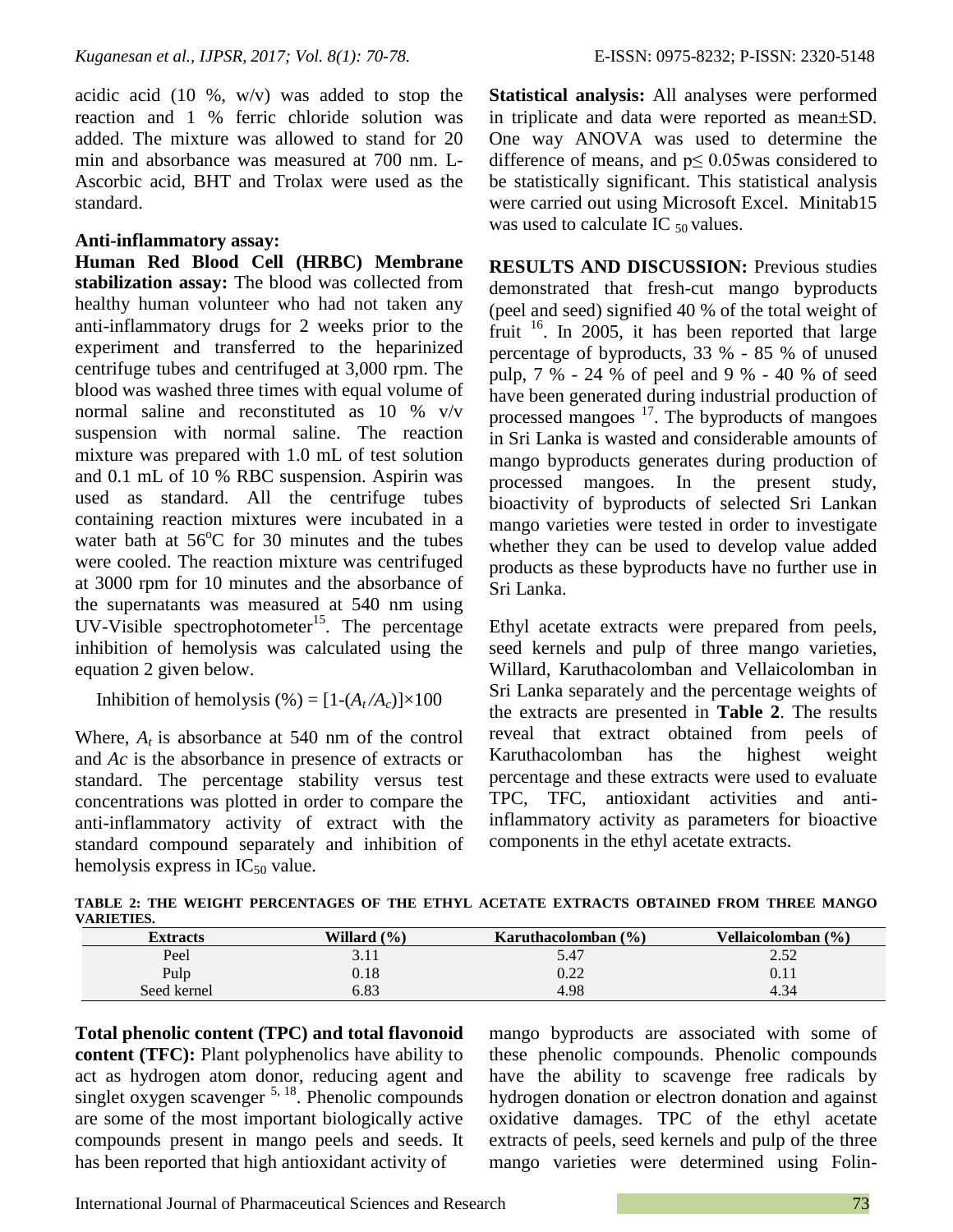Ciocalteu (FC) colorimetric method. The TPC of respective extracts is shown in **Table 3**. The TPC of peel, seed kernels and pulp were ranged from 52 to 275 mg GAE/g, 132 to 270 mg GAE/g and 16 to 110 mg GAE/g respectively. Willard peel and seed kernels showed the highest TPC and these values were not significantly different from each other (p  $\geq$  0.05). Nevertheless, there is a significant difference between TPC of peel extracts obtained from the three mango Varieties ( $p \le 0.05$ ) and the lowest TPC was observed in the Vellaicolomban peel extract (52.67 ±2.43 mg GAE/g) (**Table 3**).

Flavonoids are another group of phenolic compounds present in fruits and vegetables with higher antioxidant activity  $11$ . TFC in ethylacetate extract of peels, seed kernels and pulps were in the range of 140 to187 mg QE/ g of extract, 98 to 110 mg QE/g of extract and 120 to 479 mg QE/g of extract respectively. As shown in **Table 3**, pulp of Vellaicolomban showed the highest TFC  $479.80\pm15.30$  mg QE/g extract and this value is significantly different from TFC of other two test mango varieties ( $p < 0.05$ ). The results also reveal that TFC content in Vellaicolomban was approximately four fold higher than seed extracts and two fold higher than peel extract. Our results showed that mango peel contained more phenolics

and flavonoids than mango pulp which is consistence with previously reported data  $<sup>1</sup>$ .</sup>

Although bioactivity of byproducts of mango has not been studied in Sri Lanka before, the results obtained for TPC and TFC from the present study were compared with previously reported data. TPC and TFC of 80% ethanol extract of ripe mango peel collected in Korea ranged from 55 to 100 mg/g and  $26.9\pm3.76$  mg GAE/g of the extract respectively<sup>1</sup>. A study carried out in Mexico indicated that TPC and TFC in 80 % acetone extract of ripe mango peels ranged from 145 to 168 mg GAE/g and 55 to 91 mg  $QE/g$  respectively <sup>18</sup>. Hence the highest phenolic compound in mango peel was reported from the peels obtained from Malaysia (537.70  $\pm$ 10.01mg  $\text{GAE/g}$  extract weight)  $^{19}$ .

In our study, the results revealed that mango seed kernels contained high phenolic compounds than that of peels except for Willard. Similar results were indicating total phenolic content of the mango seeds and peels as 153 mg/g and 123.80 mg/g respectively  $^{20}$ . Nevertheless the highest phenolic content in the seeds were reported as 346 mg  $GAE/g$ <sup>18</sup>. Which is significantly higher value than that of the present study ( $p < 0.05$ ).

|                     |                 | TFC                            | TFC                                 |
|---------------------|-----------------|--------------------------------|-------------------------------------|
| <b>Test samples</b> |                 | mg GAE/g of extract            | mg QE/g of extract                  |
| Peel                | Willard         | $275.61 \pm 5.24^{a,b}$        | 140.56±14.23 <sup>a</sup>           |
|                     | Vellaicolomban  | $52.67 \pm 2.43$ °             | $161.92 \pm 27.10^b$                |
|                     | Karuthacolomban | $86.69 \pm 3.25$ <sup>d</sup>  | $187.65 \pm 17.05$ <sup>c</sup>     |
| Pulp                | Willard         | $110.88 \pm 6.62$ <sup>e</sup> | $120.20 \pm 10.29$ <sup>d,h</sup>   |
|                     | Vellaicolomban  | $16.67 \pm 3.34$ <sup>f</sup>  | 479.80 $\pm$ 15.30 $^{\circ}$       |
|                     | Karuthacolomban | $31.36 \pm 3.84$ <sup>g</sup>  | $176.70\pm40.97$ <sup>d</sup>       |
| Seed kernel         | Willard         | $270.56 \pm 4.89^{a,g}$        | $108.07 \pm 16.53$ <sup>f,g,d</sup> |
|                     | Vellaicolomban  | $132.95 \pm 3.59^{g,h}$        | $98.34 \pm 11.60$ <sup>f</sup>      |
|                     | Karuthacolomban | $187.63 \pm 11.18^{b,h}$       | $110.11 \pm 7.22^{g,h}$             |

**TABLE 3: THE TOTAL PHENOLIC AND FLAVONOID CONTENTS OBTAINED FOR ETHYL ACETATE EXTRACT OF THREE MANGO VARIETIES IN SRI LANKA.**  $\overline{m}$  $\overline{c}$  $T_{\rm T}$  $\alpha$ 

All data are presented as mean± SD of the three replicates. GAE- gallic acid equivalent, QE- Quercetin equivalent. Mean followed by different letter in the same column differs significantly ( $p \le 0.05$ ).

**Antioxidant capacity of the fresh-cut mango byproducts extracts:** Antioxidant activities of extracts of the three mango varieties were determined using DPPH, ABTS, NO and FRAP assays. **Table 4** show the antioxidant capacity of

the extracts obtained from peels, seed kernels and pulps of three mango varieties. A significant effect of the three evaluated mango varieties was found (p  $\leq 0.05$ ).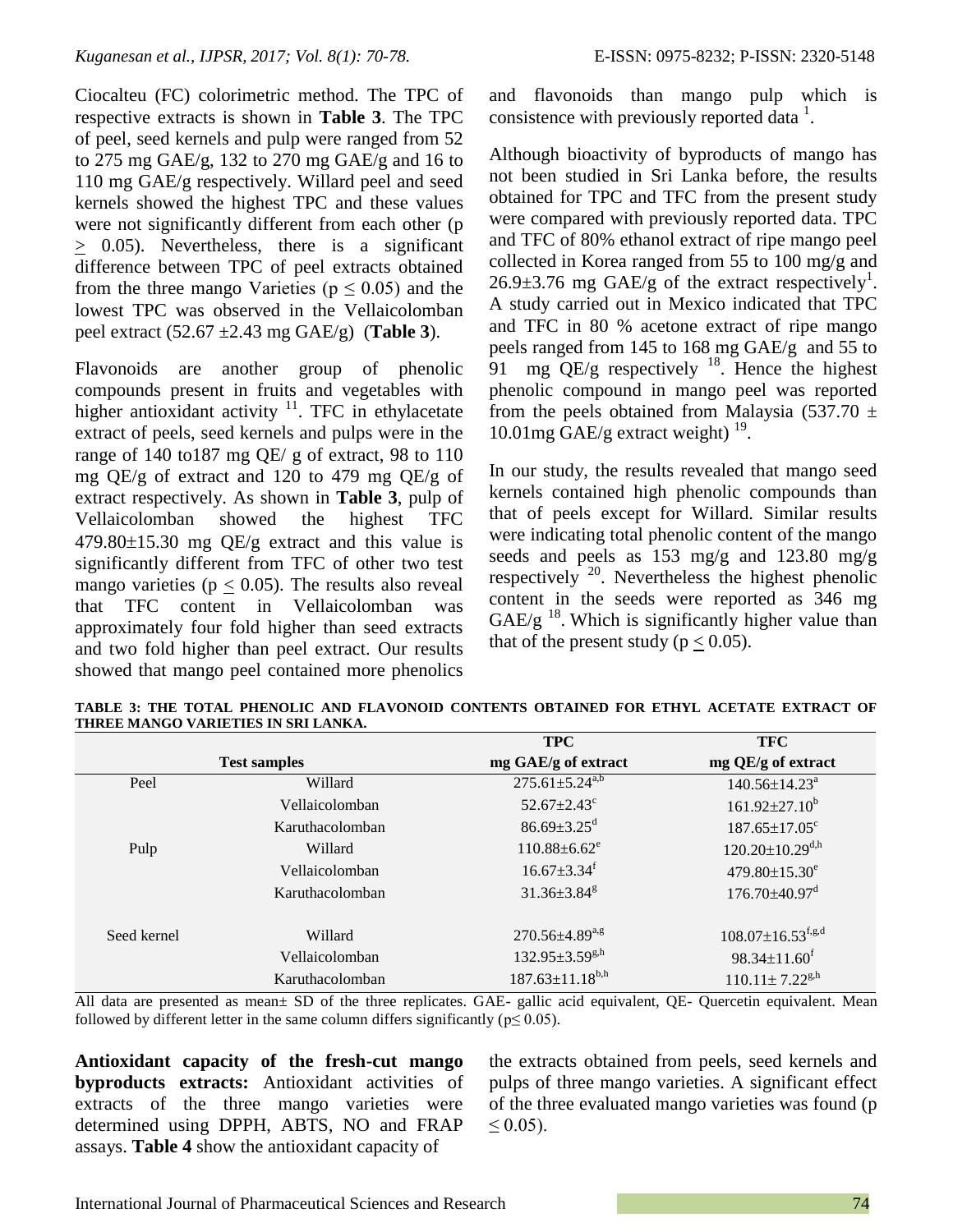**DPPH radical scavenging activity:** DPPH radical is one of the few commercially available stable organic nitrogen radical. DPPH radical scavenging model is widely used common method to evaluate antioxidant activity. This assay is based on hydrogen donating ability or radical scavenging ability of extract in alcoholic medium and it yields color change from purple to yellow  $20$ ,  $22$ . Among the standards, highest DPPH radical scavenging activity was shown by Trolax. In the present study, the results revealed that the ethyl acetate extracts of seed kernel and peel exhibited effective free radical scavenging activity than that of pulp extracts (**Table 4**).

Except extracts of pulp of Karuthacolomban and Vellaicolamban, all other seven extracts showed significantly ( $p > 0.05$ ) higher activity than that of the standard, BHT  $(32.26\pm2.41\,\mu\text{g/mL})$ . Karuthacolomban seed kernel gave the lowest  $IC_{50}$ value  $(7.73\pm0.26 \text{ µg/mL})$  indicating the highest radical scavenging activity among the test extracts and the  $IC_{50}$  value obtained was significantly lower than that of standard L-Ascorbic acid  $(10.97 \pm 0.22)$ µg/mL) (p≤ 0.05*)*.

A significantly lower DPPH radical scavenging activity was observed for pulp of the three mango varieties ( $p > 0.05$ ) than that of the peel and the seed kernels. DPPH radical scavenging activity of 80 % acetone extracts obtained from peels of two mango varieties, Rasapuri and Badami were significantly different from each other  $(p<0.05)$ with  $IC_{50}$  values  $1.83 \pm 0.02$  µg of GAE and  $3.67\pm0.06$  µg of GAE respectively <sup>4</sup>. The radical scavenging activity of ripe mango peels increased with increasing concentrations, with 3.99%, 6.67%, and 81.86% scavenging activity for 12.5 µg/ml, 25  $\mu$ g/ml, and 50  $\mu$ g/ml extracts, respectively  $\frac{1}{2}$ .

**ABTS radical cation- scavenging assay:** ABTS assay based on electron transfer ability of the test sample with long life and reactive radical anion 2,2-azinobis (3 - ethylbenzothiazoline - 6-sulfonic acid).  $ABTS^+$  is applicable for both liophilic and hydrophilic compounds analysis. In this assay, ABTS oxidize by persullfate and form green intense color radical cation  $ABTS<sup>+</sup>$  which has a characteristic spectrum at  $\lambda_{\text{max}}$  734 nm <sup>12, 22</sup>. The ABTS radical cation-scavenging activities of mango extracts obtained from peel, pulp and seed

kernel of the test mango varieties are shown in **Table 4**. Mango peel extracts and seed kernel extracts exhibit good scavenging activity than that of pulp extracts. Peel extract of Vellaicolomban and seed extracts of all three verities showed higher ABTS radical cation- scavenging activity compared to the standard, Trolax.  $IC_{50}$  value obtained for Willard peel and Karuthacolomban peels were  $186.68 \pm 13.63$  µg/mL and  $186.07 \pm 11.36$  µg/mL respectively (**Table 4**). These results suggest that there are no significant different between ABTS radical cation scavenging between Willard peel and Karuthacolomban peel (p $>0.05$ ). The ABTS<sup> $+$ </sup> assay indicates that seed kernel of Karuthacolomban  $(46.22 \pm 1.82 \text{ µg/mL})$  showed significantly highest radical scavenging activity as  $IC_{50}$  of the positive control, trolax was  $136.92 \pm 3.29$  µg/mL ( $p \le 0.05$ ).

Our results were compared with previously reported ABTS radical cation- scavenging activity of mango byproducts and it was reported that ABTS radical cation- scavenging activity of ripe mango peel increased in a dose – dependent manner and it was indicated that ripe mango peel showed more radical scavenging activity than ripe mango pulp of 80% ethanol extract obtained from Irwin variety  $\frac{1}{1}$ . Our results also consistent with the previously reported results.

# **Nitric oxide radical (NO. ) scavenging assay:**

Excess production of nitric oxide free radical in body cause several diseases such as inflammation, cancer and other pathogenic conditions. Therefore natural products that can inhibit the nitric oxide formation is important to maintain good health condition of the human body  $2^{1, 23}$ . In this assay, Nitric oxide generated reacts with sodium nitroprusside under aerobic condition to produce stable product through intermediate  $NO<sub>2</sub>$ ,  $N<sub>2</sub>O<sub>4</sub>$  and  $N_3O_4$ <sup>13</sup>. The results obtained in the present study indicate that pulp extract of Vellaicolomban did not show inhibitory effect against nitric oxide radical scavenging assay at the range of 100 to 500  $\mu$ g/mL (**Table 4**).

Karuthacolomban peel and Vellaicolomban peels extracts showed the NO scavenging activity and no significant differences were observed between two extracts ( $p \geq 0.05$ ). When compared the NO antioxidant activity in peel extracts of the three mango varieties, a significant difference was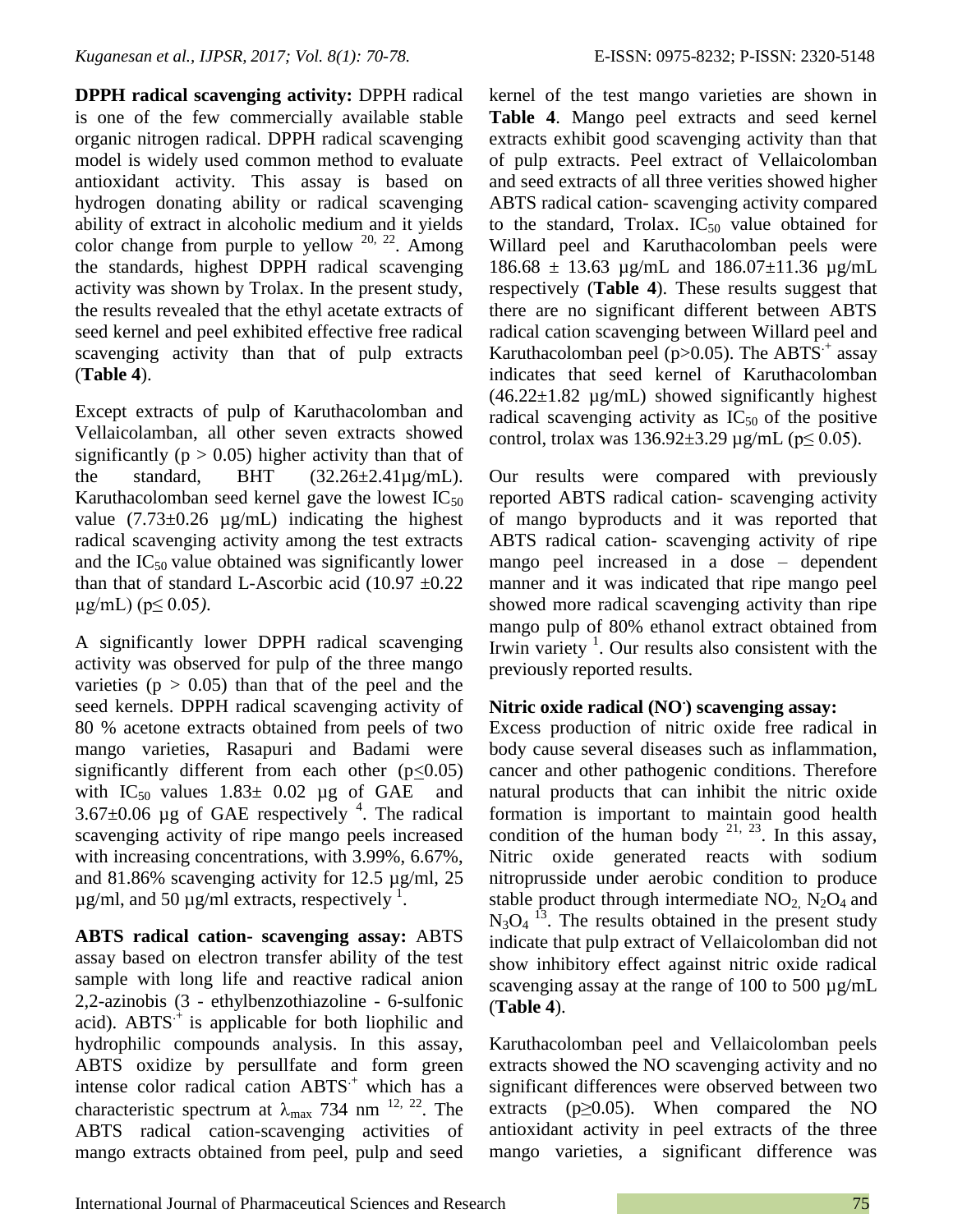observed ( $p < 0.05$ ) and the highest NO scavenging activity was given in the Vellaicolomban peel extract (47.99  $\pm$  2.56 µg/mL). A through literature survey indicated that NO scavenging activity has not been tested to evaluate antioxidant capacity of mango byproducts.

**Ferric ion reducing power assay:** Ferric Reducing power assay (FRAP) was used to measure the direct electron donating ability of extracts <sup>19</sup>. The result visualized by measuring absorbance of blue– green color complex formed at 700 nm. Mango peel extracts and seed kernel extracts exhibit strong scavenging activity than that of pulp extracts. The peel extracts and seed extracts from the three mango verities showed significantly different ( $p$  > 0.05) IC<sub>50</sub> values of ferric reducing ability, ranging from 24  $\mu$ g/mL to 88  $\mu$ g/mL and 23  $\mu$ g/mL to 52

 $\mu$ g/mL respectively (**Table 4**). IC<sub>50</sub> values obtained for positive controls, BHT, L-Ascorbic acid and Trolax were 47.66±2.59 µg/mL 51.83±0.94 µg/mL and 49.7±3.81 µg/mL respectively (**Table 4**) and these values were not significantly different from each other ( $p \ge 0.05$ ). The FRAP assay indicates that seed kernel of Karuthacolomban  $(23.30 \pm 1.00)$ µg/mL) showed a significantly higher ferric reducing ability than the standard, L-Ascorbic acid  $(51.83\pm0.94 \text{ µg/mL})$  (p < 0.05).

In previous studies, FRAP values for mango peels have been reported as 10.13 mM/100 g<sup>24</sup> and 37.51  $\pm$  0.621 mM/100g <sup>19</sup>. The results of the present study revealed that FRAP values of mango peels were significantly higher than the previously reported data except for Willard variety  $(23.61 \pm 0.56 \,\mathrm{µg/mL}).$ 

**TABLE 4: ANTIOXIDANT ACTIVITY OF MANGO PEEL, PULP AND SEED KERNEL OF WILLARD, VELLAICOLOMBAN AND KARUTHACOLOMBAN**

| <b>Test samples</b> |                 | Anti-oxidant activity ( $IC_{50} \mu g / mL$ ) |                                 |                                 |                                 |
|---------------------|-----------------|------------------------------------------------|---------------------------------|---------------------------------|---------------------------------|
|                     |                 | <b>DPPH</b>                                    | <b>ABTS</b>                     | N <sub>O</sub>                  | <b>FRAP</b>                     |
| Peel                | Willard         | $11.86 \pm 0.33^{\circ}$                       | $188.29 \pm 8.42^a$             | $132.65 \pm 0.06^a$             | $23.61 \pm 0.56^a$              |
|                     | Vellaicolomban  | $18.91 \pm 0.43^{b,d}$                         | $121.22 \pm 4.63^b$             | 47.99 $\pm$ 2.56 $^{\rm b}$     | $88.31 \pm 1.66^b$              |
|                     | Karuthacolomban | $14.86 \pm 2.70^{b,a,c}$                       | $187.53 \pm 9.73^a$             | 52.21 $\pm$ 1.35 $^{\rm b}$     | $73.19 \pm 3.25$ <sup>c</sup>   |
| Pulp                | Willard         | $24.67 \pm 0.88$ <sup>e</sup>                  | $228.76 \pm 14.80$ <sup>d</sup> | $>500$ <sup>d</sup>             | $118.66 \pm 2.78$ <sup>d</sup>  |
|                     | Vellaicolomban  | <b>ND</b>                                      | $> 500^e$                       | <b>ND</b>                       | $211.27 \pm 3.11^e$             |
|                     | Karuthacolomban | $>500^{\rm f}$                                 | $242.09 \pm 3.21$ <sup>d</sup>  | $>500^\circ$                    | $> 500^{\rm f}$                 |
| Seed kernel         | Willard         | $12.23 \pm 0.18^d$                             | $81.06 \pm 1.29$ <sup>f</sup>   | $140.05 \pm 1.45$ <sup>f</sup>  | $52.10 \pm 0.61$ <sup>g</sup>   |
|                     | Vellaicolomban  | $13.68 \pm 0.31$ <sup>g</sup>                  | $101.60 \pm 0.86$ <sup>g</sup>  | $324.33 \pm 15.60$ <sup>g</sup> | $44.94 \pm 1.05^h$              |
|                     | Karuthacolomban | $7.73 \pm 0.26^{\rm h}$                        | $46.22 \pm 1.82^h$              | $60.31 \pm 2.12^h$              | $23.30 \pm 1.00^a$              |
| Standard            | <b>BHT</b>      | $32.26 \pm 2.41$                               | $114.83 \pm 5.46^b$             | <b>ND</b>                       | $47.66 \pm 2.59^{g,h,i}$        |
|                     | L-Ascorbic acid | $10.97 \pm 0.22$ <sup>c</sup>                  | $156.70\pm 6.86^{\mathrm{i}}$   | $22.23 \pm 1.61$ <sup>1</sup>   | $51.83 \pm 0.94$ <sup>g,i</sup> |
|                     | Trolax          | $7.67 \pm 0.09^h$                              | $136.57 \pm 5.16$ <sup>j</sup>  | $38.67 \pm 3.94$ <sup>j</sup>   | $49.7 \pm 3.81^{g,h,i}$         |

All data are presented as mean± SD of the three replicates. Mean followed by different letter in the same column differs significantly ( $p \le 0.05$ ). Note- ND –Not Detected.

**Human Red Blood Cell (HRBC) Membrane stabilization assay:** Human Red Blood Cell membrane stabilization by heat-induced hemolysis method was used to assess anti-inflammatory activity of the peel, seed and pulp extracts as HRBC membrane is analogous to the lysosomal membrane. Since the erythrocyte membrane resembles to lysosomal membrane and as such, the effect of drugs on the stabilization of erythrocyte could be extrapolated to the stabilization of lysomal membrane  $^{25, 26, 27}$ . Aspirin, anti-inflammatory drug was used as a standard to compare the antiinflammatory properties of mango peel, pulp and

seed kernel extracts. The extract obtained from peel of Karuthacolomban showed the highest antiinflammatory activity  $(151.08 \pm 3.57 \text{ µg/mL})$  when compared with other test samples and the lowest activity was observed in the extract of Willard pulp. The peel extracts from the three mango verities showed significantly different values of inhibition of hemolysis, ranging from  $(IC_{50})$  151 µg/mL to 197 µg/mL (**Table 5**). Except Willard pulp all eight tested extracts showed significantly  $(p > 0.05)$  higher anti-inflammatory activity than that of the standard, aspirin  $(481.39 \pm 8.11 \,\mu g/mL)$ .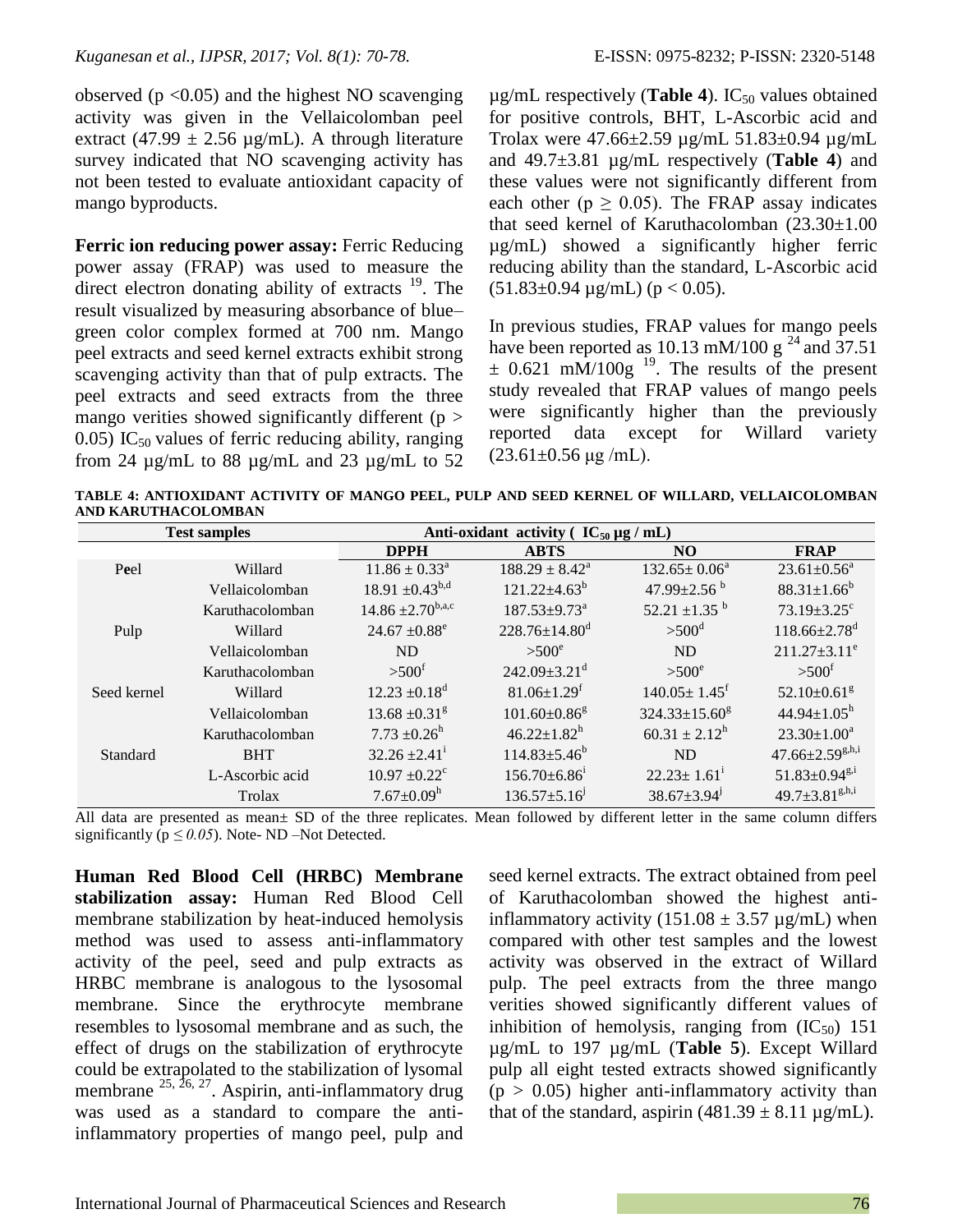| <b>Test samples</b> |                 | Anti-inflammatory $IC_{50}$ (µg/ mL) |  |
|---------------------|-----------------|--------------------------------------|--|
| Peel                | Willard         | $151.08 \pm 3.57$ <sup>a</sup>       |  |
|                     | Vellaicolomban  | $169.53 \pm 5.23$ <sup>b</sup>       |  |
|                     | Karuthacolomban | $197.29 + 4.71$ °                    |  |
| Pulp                | Willard         | $>1000^{\rm d}$                      |  |
|                     | Vellaicolomban  | $364.14 \pm 11.93^e$                 |  |
|                     | Karuthacolomban | 370.81 $\pm$ 44.09 $^{\circ}$        |  |
| Seed kernel         | Willard         | $248.61 \pm 33.74$ <sup>f</sup>      |  |
|                     | Vellaicolomban  | $222.10\pm23.09$ <sup>f</sup>        |  |
|                     | Karuthacolomban | $128.19 \pm 5.27$ s                  |  |
| Standard            | Aspirin         | $481.39 \pm 8.11$ <sup>h</sup>       |  |

| TABLE 5: THE IC <sub>50</sub> RESULTS OBTAINED FROM ANTI-INFLAMMATORY ASSAY FOR MANGO PEEL, PULP AND SEED |  |
|-----------------------------------------------------------------------------------------------------------|--|
| KERNEL OF WILLARD. VELLAICOLOMBAN AND KARUTHACOLOMBAN                                                     |  |

All data are presented as mean± SD of the three replicates. Mean followed by different letter in the same column differs significantly (p*≤0.05*).

**CONCLUSIONS:** In summary, the investigation of three mango varieties has demonstrated that the secondary metabolites content varies with the variety. Ethyl acetate extracts of peel and seed kernel contained more polyphenolos than pulp and exhibited good antioxidant activity by scavenge varies free radicals such as DPPH radical, ABTS radical cation, Nitric oxide radicals and FRAP different antioxidant system. In addition, it has been explain that mango peel and seed act as good anti-inflammatory reagent. When compare the peel and seed kernel, mango seed kernel exhibit more antioxidant and anti-inflammatory activity. Thus, the high phenolic content, antioxidant and antiinflammatory activity of the mango peel and seed kernel makes them as value added product. Thus, mango seed kernel and peel, by-product of mango processing industries, can be used to develop potential value added ingredient.

**ACKNOWLEDGEMENTS:** The authors are grateful to the College of Chemical Sciences, Institute of Chemistry Ceylon (Grant number 14/01), Rajagiriya, Sri Lanka and University of Kelaniya (RP/03/02/06/02/2015) for financial supports for this research work.

#### **REFERENCES:**

- 1. Kim H, Moon J Y, Kim H, Lee D, Cho M, Choi H, Kim YS, Mosaddik A, Cho S K: Antioxidant and anti proliferative activities of mango (*Mangifera indica L*.) flesh and peel. Food Chemistry. 2010; 121: 429-43.
- 2. Ajila C M, Rao L J, Rao U J S P: Characterization of bioactive compounds from raw and ripe *Mangifera indicaa L.* mango peel extract. Food and Chemical toxicology. 2010; 48: 3406-3411.
- 3. Ajila C M, Aalami M, Leelavathi K, Rao S J U P: Mango peel powder: potential source of antioxidant and dietary fiber in macaroni preparation. Innovative Food Science and Emerging Technology. 2010; 11: 219-224.
- 4. Ajila C M, Naidu K A, Bhat S G, Rao U J S P: Bioactive compounds and antioxidant potential of mango peel extract. Food Chemistry. 2007; 105: 982-988.
- 5. AzlimAlmey AA, Ahmed Jalal Khan C, Syed Zahir I, Mustapha Suleiman K, Ayisha M R, Kamarul Rahim K: Total phenolic content and primary antioxidant activity of methanolic and ethanolic extracts of aromatic plant' leaves. International Food Research Journal. 2010; 17: 1077-1082.
- 6. Thaipong K, Boonprakob U, Crosby K, Cisneros-Zevallos L, Hawkins B: Comparison of ABTS, DPPH, FRAP and ORAC assay for estimating antioxidant activity from guava fruits extracts. Journal of Food Composition and Analysis. 2006; 19: 669-675.
- 7. Ribeiro R M S, Barbosa A C L, Queiroz H J, Knodler M, Scheber A: Phenolic cpound and antioxidant capacity of Brazilian mango (*Mangifera indiaca L*.) varieties. Food chemistry. 2008; 110: 620-626.
- 8. Ruiz-Montanez G, Ragazzo-sanchez AJ, Calderon-Santoyo M, Velazquez-de la Cruz G, Ramirez de Leon A J, Navarro-Ocana A: Evaluation of extraction method for preparative scale obtention of mageferin and lupeol from mango peel (*Mangifera india L*.). Food chemistry. 2014; 159: 267-272.
- 9. Sivakumar D, Jiang Y, Yahia M E: Maintaining mango (*Mangifera india L*.) fruit quality during the export chain. Food Research International. 2011; 44: 1254-1263.
- 10. Tanaraj T, Terry A L, Bessant C: Chemo metric profiling of pre-climacteric Sri Lankan mango fruit (*Mangifera indica* L.). Food Chemistry. 2009; 112: 786-794.
- 11. Kamtekar S, Keer V, Patil V: Estimation of Phenolic content, Flavonoid content, Antioxidant and Alpha amylase Inhibitory activity of marketed polyherbal Formulation. Journal of applied pharmaceutical Science. 2014; 4(09): 61-65.
- 12. Gulcin I, Bursal E, Sehitoglu H M, Bilsel M, Goren C A: Polyphenol contents and antioxidant activity of lyophilized aqueous extract of propolis from Erzurum, Turkey. Food and Chemical toxicology. 2010; 48: 2227-2238.
- 13. Mahajan D C, Satyapal S U, Tatke A P, Naharwar V A: Evaluation of *Punica granatum* fruit peels extracts for its free radical scavenging and anti-inflammatory activity. International Journal of Pharmacy and pharmaceutical sciences. 2015; 7:7.
- 14. Managa D, Rajakumar S, Ayyasamy M P: Free radical scavenging activity of methanolic extract of *Pleurotus florida* mushroom. International journal of pharmacy and pharmaceutical sciences. 2013; 5: 4.